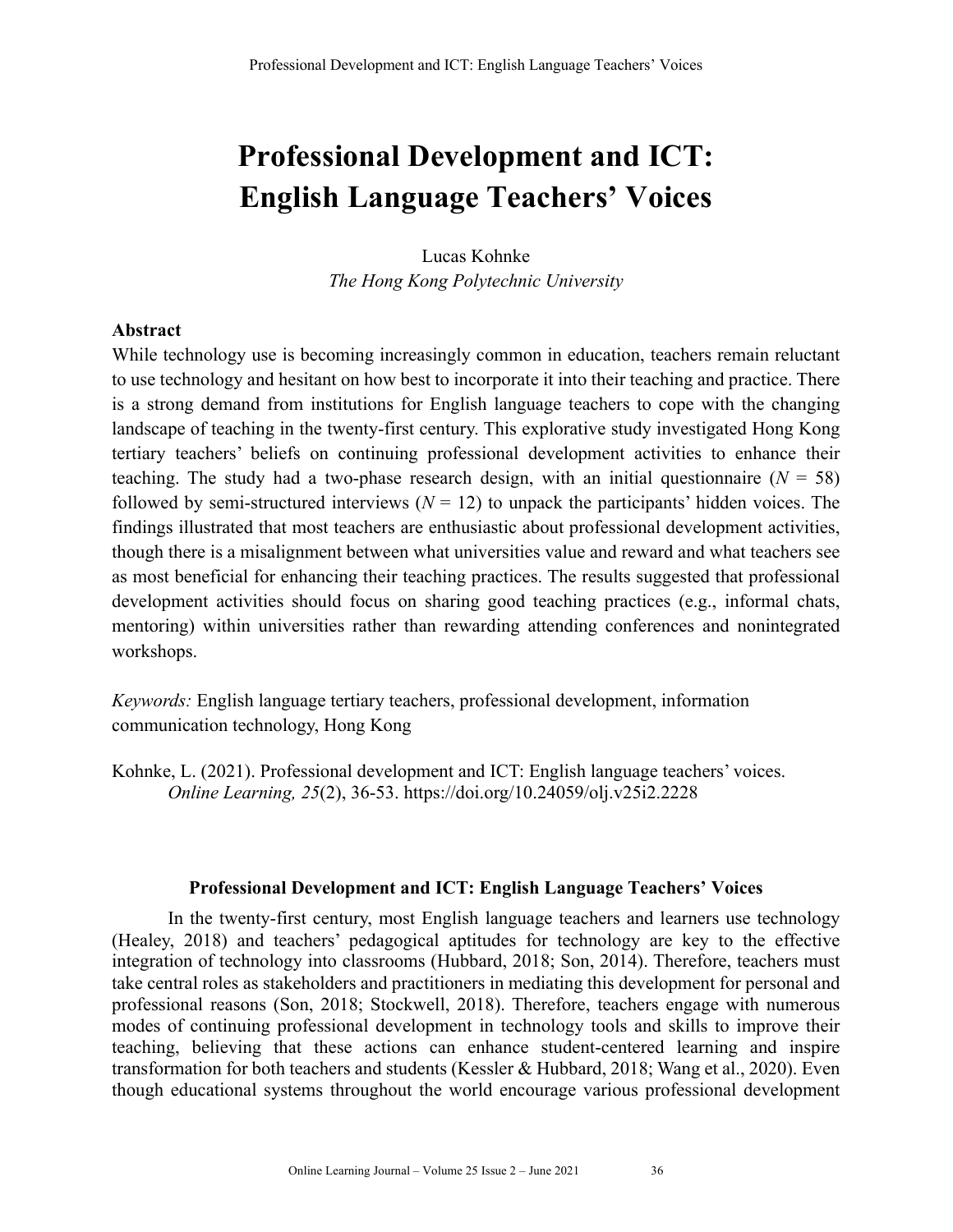modes and activities, such as attending conferences, attending workshops, and conducting action research, teachers still hesitate to adopt technologies and lack confidence in using technology effectively in language teaching (Kessler, 2018; Shifflet & Weilbacher, 2015; Tallvid, 2016).

As in other parts of the world, technology has become an integral part of learning and teaching in Hong Kong (Hyland & Wong, 2013), and technology use continues to evolve as English language teachers both aspire and struggle to embrace it (Healey, 2018; Knobel & Kalman, 2016; Stockwell, 2018). Therefore, it is problematic that language teachers have not embraced technology more successfully despite the heavy focus on professional development in technology skills and tools. Given the significance of continuing professional development, this explorative study investigated tertiary English language teachers' attitudes and beliefs concerning various continuing professional development modes in technology skills.

#### **Review of Relevant Literature**

Recent literature has established an increased need for professional development (Darling-Hammond et al., 2017; Wasserman & Migdal, 2019), and specifically technology-focused continuing professional development (Curwood, 2014), as teachers face new teaching and learning settings, including hybrid, flipped, synchronous and asynchronous environments (Healey, 2018; Kohnke & Moorhouse, 2020). English language teachers engage in continuing professional development for both internal and external reasons. Professional development is often compulsory in education (Canagarajah, 2015; Crandall & Christison, 2016). Traditionally, teachers must complete a specific number of hours of professional development each year to maintain certification. Depending on the school, teachers may or may not receive payment or time-release as incentives to attend such activities. Generally, teachers want to be up to date with the latest pedagogies to provide better education to their students. However, many teachers cannot afford professional development opportunities outside their schools, such as major English language teaching conferences or enrolling in courses, even if they have time to do so (Abbot et al., 2018). Thus, teachers must settle for the opportunities available in their schools or districts, which are often one-off workshops. Numerous studies have questioned the limitations of conventional modes of delivery, typified by these individual non-integrated workshops, to address a wide range of current professional development methods (Megginson & Whitaker, 2017).

Moreover, researchers have found that a large proportion of professional developmenttargeted technology is woefully inadequate (Borko, 2004; McChesney & Aldridge, 2018). Continuing professional development offerings vary considerably (Bowe & Gore, 2016; Ling & Mackenzie, 2015; Opfer & Pedder, 2011), and teachers still cannot integrate technology pedagogically after taking part in development activities (Tondeur et al., 2016). Teachers continue to criticize professional development, as it has not allowed for the classroom's complex situation (Knobel & Kalman, 2016). Thus, it is vital to identify suitable continuing professional development activities for tertiary teachers (Coldwell, 2017), and to provide deep and meaningful learning experiences situated in the teachers' contexts, so that teachers can gain the technological and pedagogical skills they need to teach twenty-first-century students (Cubeles & Riu, 2018; Rijst et al., 2018).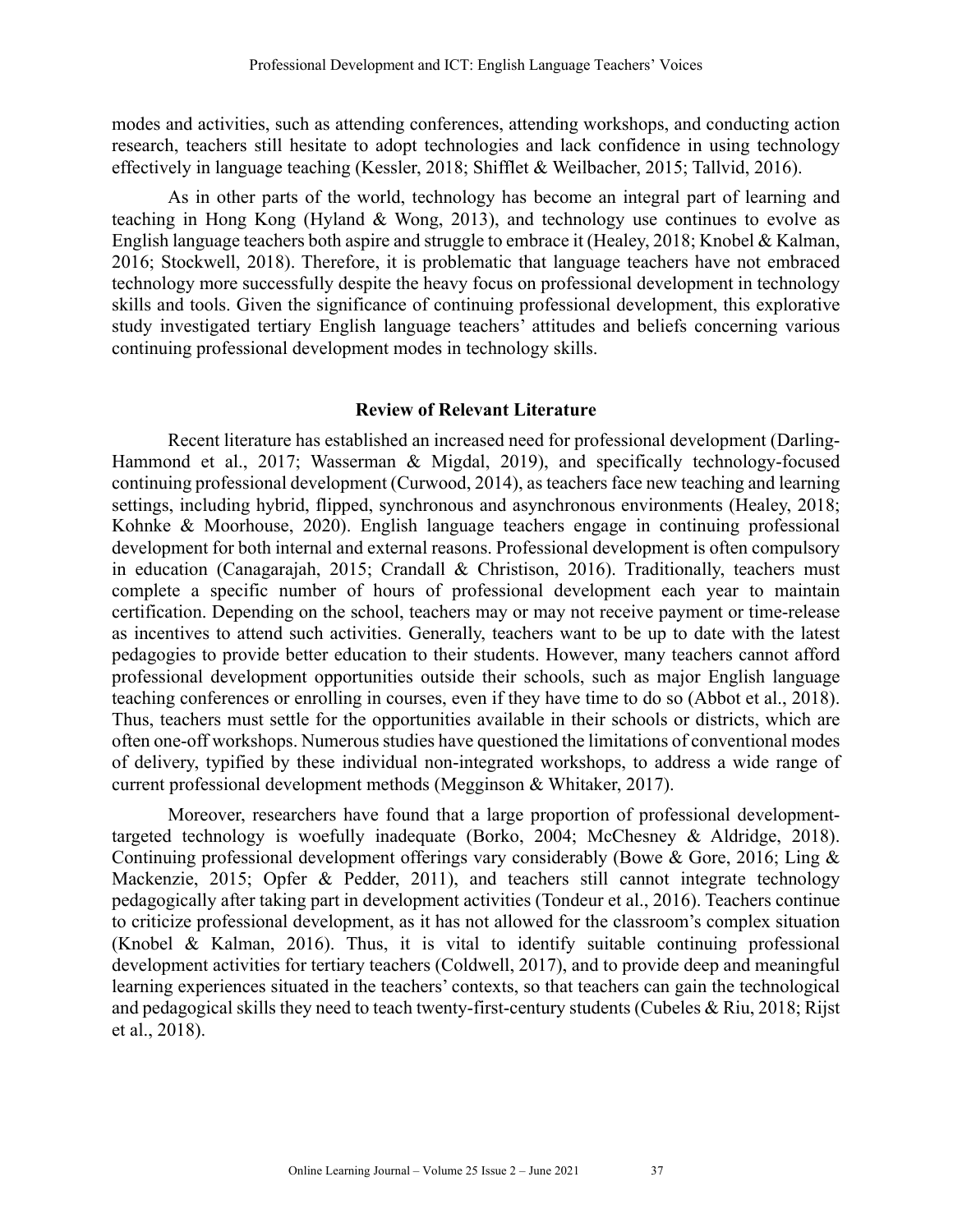#### **English Language Teaching and Digital Pedagogy**

Numerous studies have stated the benefits of integrating technology for second language acquisition (e.g., interactivity, collaboration, authentic materials, independent learning) (Cardenas-Claros & Oyanedel, 2015; Chapelle 2012; Stockwell, 2012). English language teaching and digital pedagogy take many forms, ranging from drill and practice of certain language skills, such as reading and writing, to using Web 2.0, augmented reality, and virtual reality to construct knowledge. Today's generation of learners has grown up surrounded by technology and they expect innovative tools and conceptual methods from their teachers.

Accordingly, teachers use a plethora of technology tools and online environments to adapt, personalize, and enhance the student learning experience and improve learning outcomes. Digital pedagogy is thus a vital component of teaching: teachers must meet this challenge and move beyond traditional pedagogical approaches and methods, as students access learning materials on their smart devices, and classrooms have interactive whiteboards, Mobile Computers on Wheels (MoCoWs) and Apple TVs. English language teachers' usage of technology to its fullest potential largely depends upon their ability to exploit it (Cabanatan, 2003). Accordingly, it is necessary to examine the current understanding of professional development to establish how current delivery methods are effective and consistent with evolving notions of teaching.

Teacher integration of technology has encountered internal and external barriers (Albion et al., 2015; Lowther et al., 2008; Vongkulluksn et al., 2018). Chiu and Churchill (2016) found that teachers could only incorporate technology and subsequent digital pedagogy when they had an overall understanding of it. Unfortunately, many continuing professional development activities still focus on retooling teachers: they do not actively engage teachers, they simply focus on developing competencies in one specific type of information communication technologies (ICT) application (Koh et al., 2016; Tondeur et al., 2015). Thus, continuing professional development needs to focus on teachers' attitudes and beliefs and enhance their competency to exploit technology fully (Starkey, 2020). Recently, there has been more stress on the importance of continuing professional development, focusing on pedagogy and not on the technology itself (Hubbard, 2018; Prestridge, 2014). This change is a move in the right direction, as teachers need to use the technology separately and do so in accordance with the curriculum.

#### **Teacher Beliefs and the Link with Technology Practice**

Earlier studies have discussed teachers' pedagogical beliefs as direct determiners of how teachers use ICT in the classroom (Eickelmann & Vennemann, 2017; Jääskelä et al., 2017; Lawrence, 2018; Tondeur et al., 2017). Kagan (1992) argued that teachers' pedagogical beliefs help them to filter new information and experience for significance. Similarly, teachers apply previous experience with technology when they use new techniques and practices (Hsu, 2016; Sang et al., 2010). Teachers' thoughts on adopting new pedagogies with technology also match what they believe fits in with good teaching and effective education (Ertmer et al., 2015; Sullivan & Yang, 2018). There is a direct correlation between sound integration of ICT in the classroom and teachers' attitudes towards it (Ertmer & Ottenbreit-Leftwich, 2013; Hur et al., 2016). Ertmer et al. (2015) established that certain teachers who hold constructivist beliefs use technology more with their students. As beliefs are an integral part of successful classroom integration of ICT, this recognition is a vital aspect of any approach to professional development.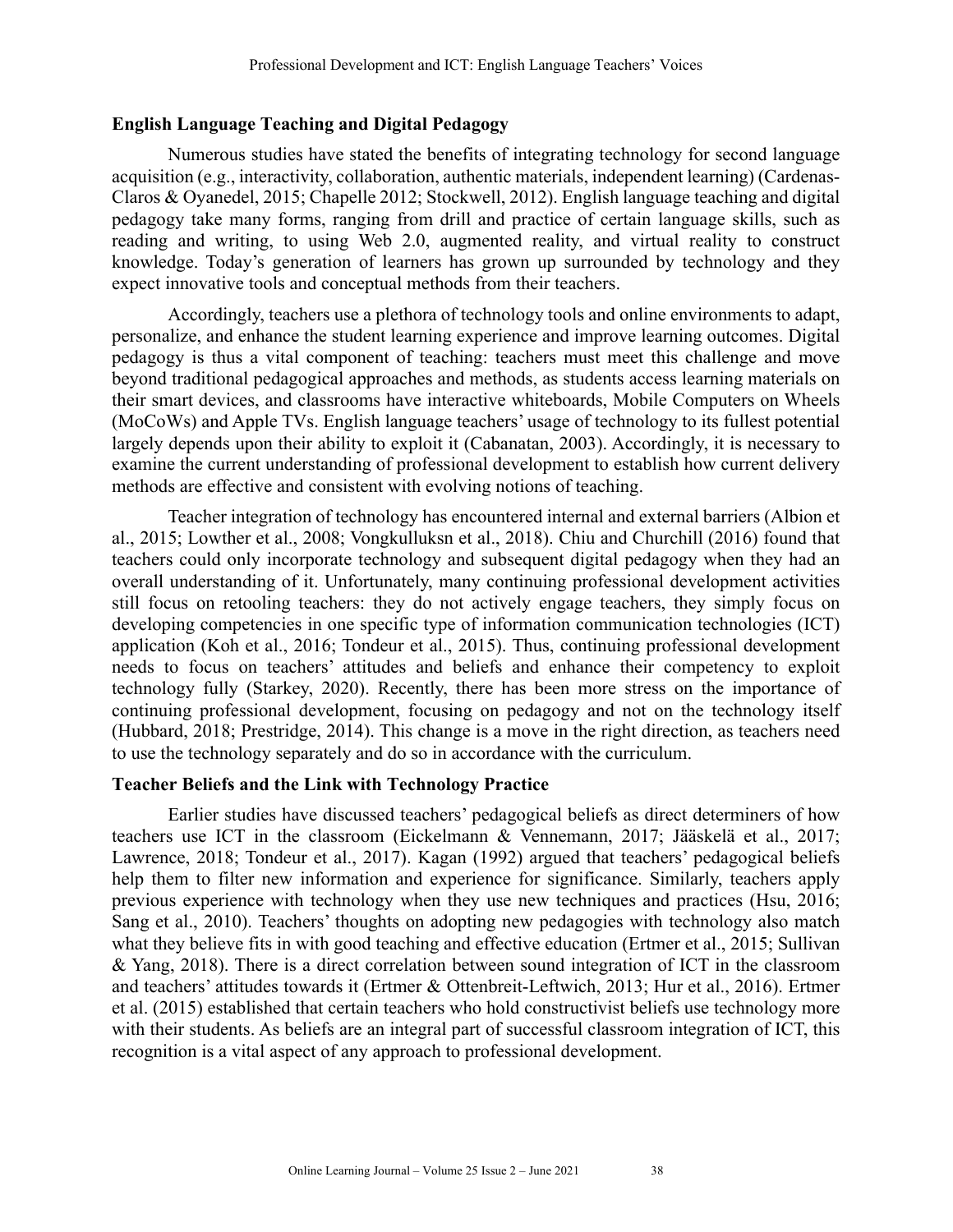#### **The Study**

Given the importance of continuing professional development as an essential part of enhancing teachers' competency in utilizing technology in their practice, teachers continue to hesitate, aspire, and struggle to embrace technology after taking part in professional development activities. Additional research is warranted to understand teachers' beliefs and attitudes towards professional development activities. The study explored the question:

RQ: What are Hong Kong tertiary English teachers' attitudes and beliefs towards various modes of professional development in ICT skills to enhance their teaching?

#### **Methods**

The author adopted an explorative qualitative approach by collecting two types of data in two phases. The first phase, a questionnaire  $(N = 58)$ , provided an overall picture of the research problem, and it informed the data collection in Phase 2, in which semi-structured interviews took place (Ivankova et al., 2006). After this, an analysis of the relevant qualitative data and semistructured interviews  $(N = 12)$  allowed me to refine the previous results, given the ability to interrogate participants' views and to unpack their hidden voices in a more fluid manner (Creswell, 2009; Rossman & Wilson, 1985; Tashakkori & Teddlie, 1998) to create a holistic understanding of their views.

This study is positioned within an interpretive framework that holds the ontological position that reality is a subjective phenomenon co-constructed through an individual's experience and social interactions; therefore, the experience needs to be understood within its particular context (Crotty, 1998).

#### **Participants**

I used convenience sampling for this study, as it appeared that this method could produce participants who were representative of the wider population of English language teachers at tertiary institutions in Hong Kong. I contacted the English language centers at the seven University Grants Committee (UGC) funded universities in Hong Kong and received consent to access the research participants. An invitation e-mail went to all tertiary teachers at these English language centers to invite them to participate in the online questionnaire. A total of 58 English language teachers at seven tertiary institutions in Hong Kong participated in this study.

Of the 58 teachers who completed the questionnaire, I selected 12 teachers to participate in the follow-up semi-structured interviews based on their comparable professional development (PD) experience levels in Hong Kong to represent the seven language centers. Table 1 outlines the demographics of the 12 interview participants: seven male and five female teachers. They differed in length of teaching experience, ranging from 8 to 25 years, and academic rank, varying from instructor to senior lecturer. I obtained written consent from all participants, and participants received pseudonyms to safeguard their anonymity.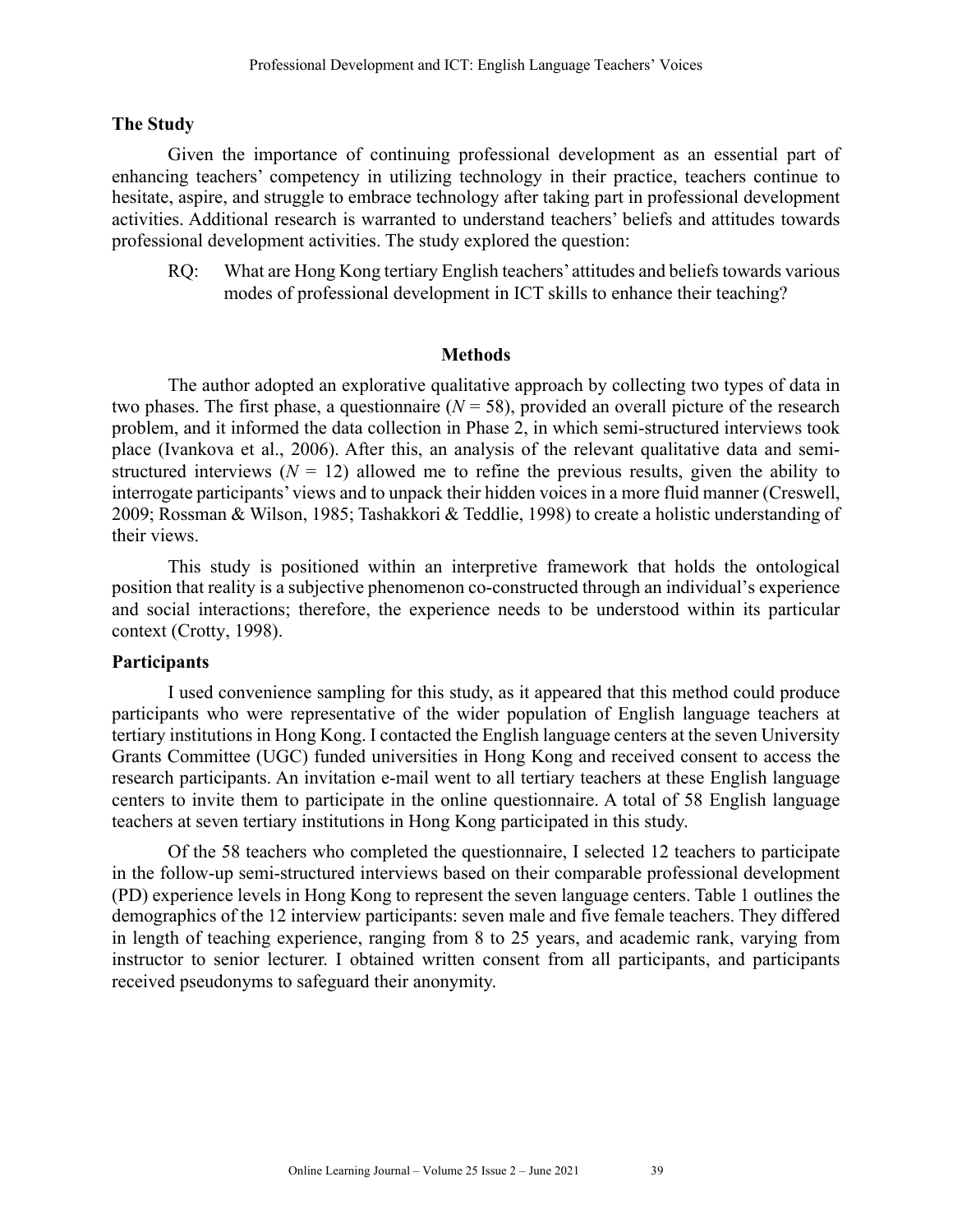# **Table 1**

| #               | Pseudonym | <b>Academic Rank</b>       | # Years of Teaching Experience |
|-----------------|-----------|----------------------------|--------------------------------|
| T <sub>1</sub>  | Harry     | Instructor                 | 15                             |
| T <sub>2</sub>  | Noah      | Instructor                 | 8                              |
| T <sub>3</sub>  | Linda     | Instructor                 | 16                             |
| T <sub>4</sub>  | Sophia    | Instructor                 | 6                              |
| T <sub>5</sub>  | Jonathan  | Lecturer                   | 18                             |
| T <sub>6</sub>  | Anthony   | Lecturer                   | 20                             |
| T7              | Oliver    | Lecturer                   | 10                             |
| T <sub>8</sub>  | Chloe     | <b>Teaching Fellow</b>     | 11                             |
| T <sub>9</sub>  | George    | Senior Lecturer            | 25                             |
| T <sub>10</sub> | Mitch     | Senior Lecturer            | 14                             |
| T <sub>11</sub> | Anna      | Senior Lecturer            | 16                             |
| T <sub>12</sub> | Melina    | <b>Associate Professor</b> | 25                             |

*Demographics of Interviewee Participants (*N *= 12)*

## **Procedures and Data Collection**

I used SurveyMonkey to administer the questionnaire. It established the frequency of engagement in professional development in ICT skills for teachers. I hoped that this would provide initial ideas for further exploration in the interview segment. The questions were adaptations from Kohnke's (2018) and Mak's (2010) studies of ESL teachers' professional development needs in Hong Kong. Five English language teachers who did not participate in the study piloted the questionnaire, and they provided feedback on individual items, instructions, visual layout, potential ambiguities of problematic wording, platform, and complexity. I analyzed their responses and deleted or rephrased questions to eliminate ambiguities as a step towards finalizing the questionnaire (see Appendix A) (Dörnyei, 2015).

In the second phase, I conducted one-on-one semi-structured interviews (See Appendix B for questions) with 12 participants, lasting between 24 and 39 minutes. Following the interpretive paradigm, I assumed that a thorough interrogation of the rich and multifaceted description of the nature of professional development in relation to ICT would be possible within the framework of the semi-structured interviews, as Kvale (2007) demonstrated. Credibility in interpretive studies is measured by how well the participants' portrayal matches their perceptions (Bloomberg & Volpe, 2008). Participants had the opportunity to review their interview transcripts and results and discussion and remove any comments through the two member checks.

# **Data Analysis**

I analyzed the data for this two-phase study inductively following the interpretive paradigm (Carter & Little, 2007). I analyzed the first phase, the online questionnaire, using descriptive statistics via the Statistical Package for the Social Sciences (SPSS) software. In the second phase,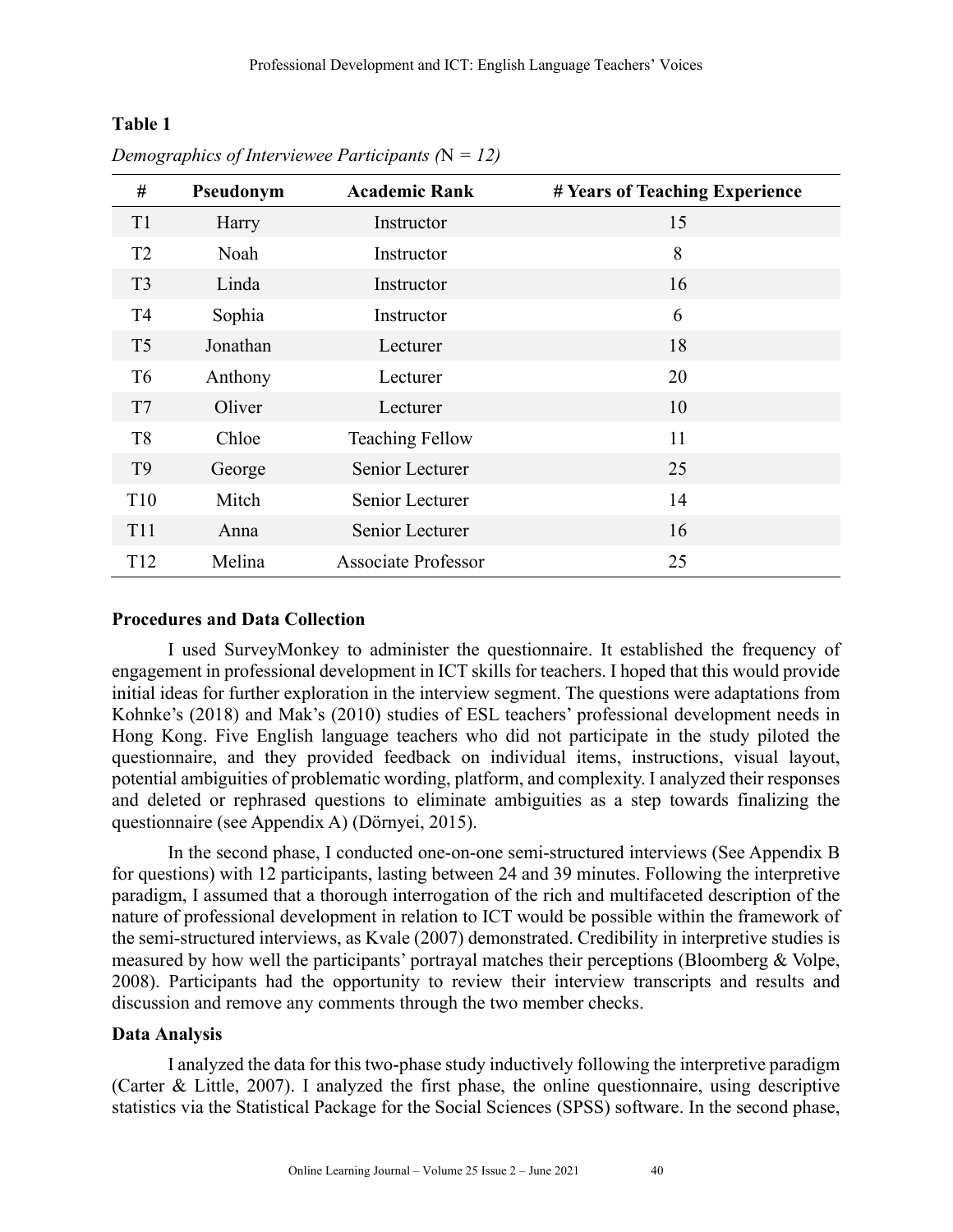I used thematic analysis to provide a rich, detailed, and complex account of the data (Braun & Clarke, 2006). I transcribed, coded, and categorized the interviews by hand to maintain and allow closeness to the data. I tried to capture the experiences, perspectives, voices, and meanings of the participants in accordance with interpretive studies. However, being a practicing teacher embedded within the context of this particular group enabled me to share experience and possibly gain insight into the emotions and reactions of the teachers themselves during the interviews. As researchers, we are an inescapable part of the world we are researching (Bishop & Shephard, 2011).

### **Limitations**

While the current study sheds light on the English language teachers' experiences at tertiary institutions in Hong Kong and beyond, the results have limitations. First, the results emerged from a questionnaire with 58 teachers and 12 interviews. Although the sample size is moderately small, small sample sizes are quite common in qualitative studies. However, the sample size for this study included English language teachers from all of the UGC universities in Hong Kong, and as such, the sample is purposely chosen to make sense of what is happening (Guba & Lincoln, 1989). Another limitation of this study is that participants who volunteered to participate might be more involved in PD or hold a strong or negative attitude to PD and ICT, which may have biased the findings. Therefore, further investigation with a larger sample is required to reveal the relationship between attitude and behavior. Moreover, additional participants and decision-makers' views and perspectives would have added more breadth to this study. It is left to the reader to position themselves vis-à-vis the research, deciding the relevance and value to their context (Merriam & Grenier, 2019).

#### **Results and Discussion**

The study explores Hong Kong tertiary teachers' beliefs on continuing professional development activities to enhance their teaching. In the discussion below, I discuss excerpts from the interviews to exemplify the participants' experiences and reveal the complexity of their professional development, thereby providing a thick description in their own words of their encounter with a variety of professional development modes.

The findings from the questionnaire and the semi-structured interviews revealed that participants preferred to use certain professional development modes. Table 2 summarizes the survey responses of the five subquestions regarding engagement in professional development activities. The mean scores for Item 1 (conducting action research into ICT skills) and Item 5 (participating in a community of practice) were less than 2, indicating that participants engaged in these two professional development activities less often. The mean scores for Item 2 (attending conferences, workshops, seminars, or courses in ICT skills), Item 3 (reading professional literature involving ICT, for example, journals, evidence-based papers, and thesis papers), and Item 4 (sharing good teaching practice, for example, mentoring, informal dialogues, lesson planning, and peer observation and use/adoption of ICT with colleagues) were greater than 2, indicating that participants engaged in these three professional development activities moderately often. Conducting action research into ICT skills (Item  $1, M = 1.26$ ) was the least engaged-in professional development activity, and sharing good teaching practice in the use/adoption of ICT with colleagues was the most engaged-in professional development activity (Item  $4, M = 2.64$ ).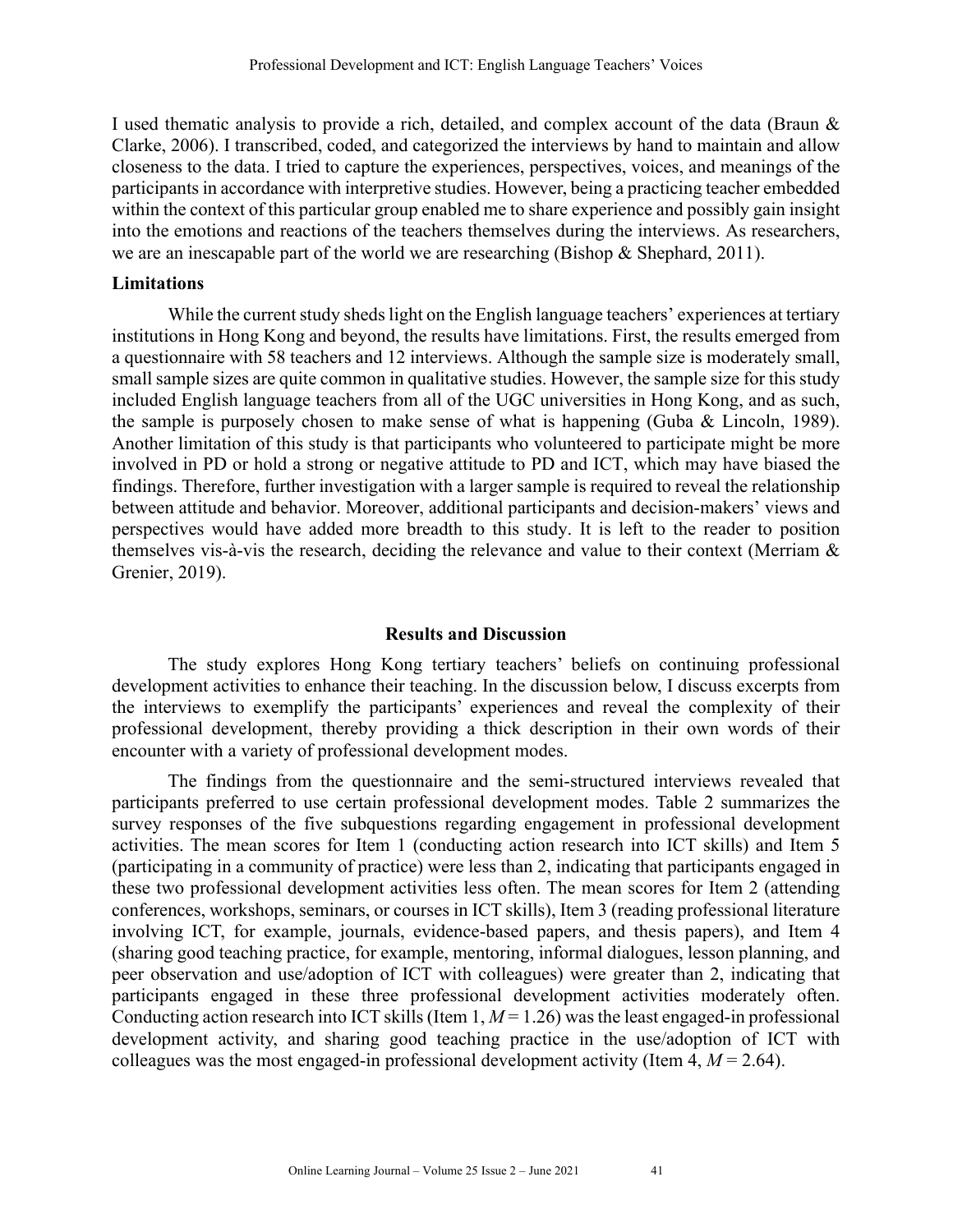## **Table 2**

| <b>Frequency Count (%) of Survey Responses</b> |              |              |              |              |              |            |
|------------------------------------------------|--------------|--------------|--------------|--------------|--------------|------------|
| <b>Item</b>                                    | $\bf{0}$     |              | 2            | 3            | 4            | M(SD)      |
| $1 =$ Conducting<br>action research            | 22 (37.9%)   | $13(22.4\%)$ | $11(19.0\%)$ | $10(17.2\%)$ | $2(3.4\%)$   | 1.26(1.24) |
| $2 =$ Attending<br>events                      | $5(8.6\%)$   | $15(25.9\%)$ | 16(27.6%)    | $13(22.4\%)$ | $9(15.5\%)$  | 2.10(1.21) |
| $3 = Reading$<br>literature                    | $10(17.2\%)$ | $9(15.5\%)$  | 12(20.7%)    | $17(29.3\%)$ | $10(17.2\%)$ | 2.14(1.36) |
| $4 = Sharing$<br>good practices                | $4(6.9\%)$   | $6(10.3\%)$  | $14(24.1\%)$ | $17(29.3\%)$ | $17(29.3\%)$ | 2.64(1.21) |
| $5 =$ Joining<br>communities                   | $16(27.6\%)$ | $9(15.5\%)$  | $14(24.1\%)$ | $8(13.8\%)$  | $11(19.0\%)$ | 1.81(1.47) |

*Engagement in Professional Development Activities (Q7)*

*Note*.  $0 =$  never,  $1 =$  once every 2-3 years,  $2 =$  once every year,  $3 = 2-3$  times a year, and  $4 =$  more than three times a year.

While it is not surprising that teachers can engage in a wide range of professional development activities, as earlier studies have confirmed (Darling-Hammond et al., 2017; Desimone & Garet, 2015), it is notable from the questionnaire results that there is a clear preference for collaborative sharing with colleagues. This preference became especially clear during the interviews, where participants revealed that they felt a sense of belonging in their peer groups, and in stark contrast to presenting at conferences in unfamiliar settings, their sense of personal identity compelled them to engage most frequently in this type of continuing professional development (Prestridge & Tondeur, 2015; Tondeur et al., 2016).

#### **Sharing Good Teaching Practice**

In contrast to more formal conferences (e.g., IATEFL, TESOL), participants saw sharing good teaching practice ICT as the most useful ICT skill for enhancing their teaching. Participants especially found sharing sessions relevant, well planned, and immediately applicable to their teaching context, and they appreciated the interpersonal interactions. Melina explained why she is attending an upcoming in-house sharing session: "one colleague invited me. She is interested. So, she invited me to join because it's like a group collaboration." Moreover, eight teachers found sharing sessions more relevant, and they perceived them as immediately applicable to their teaching. For instance, as Noah revealed,

It's good to see what other colleagues do and how they approach things. So, the most recent one I went to was the business one, although I don't teach business, but I just wanted to see, okay, what do they do in business, how do they incorporate technology in the classes? How do they handle certain problems? Do they do more writing, or do they do more speaking? And how do they collaborate with the business department?

Another common impetus for sharing sessions is for colleagues to share recent pedagogy or tools they have tried out. Anthony indicated that he likes to attend because "I always advocate, this kind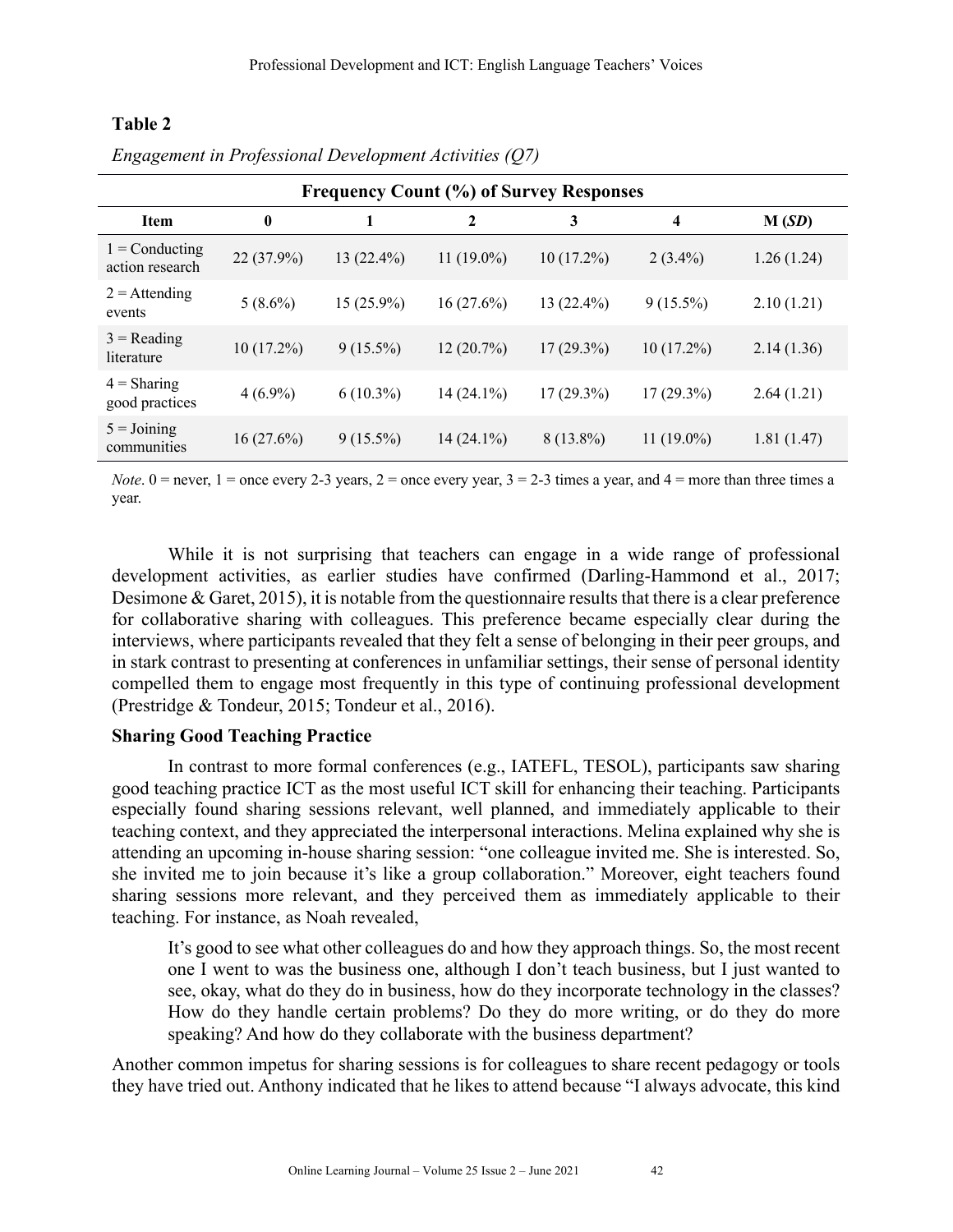of thing, like a hands-on workshop, that you–maybe it's just a computer lab or maybe it's a place you–you go there and–and do something. And that's how I can learn something."

It was common for interviewees to seek out colleagues informally to chat about how to use ICT or about where they could try something new in a collaborative environment. The findings are generally in line with previous research, which found that collaboration among equals was a key factor for successful professional development (Appova & Arbaugh, 2018; de Laat & Schreurs, 2013; Eraut, 2011).

Another aspect highlighted by participants was the possibility of attaining practical experience with technology, which was something for which numerous participants expressed a desire. The interview responses also showed that most of their practical experience came from their colleagues and informally organized sessions. The interviews revealed that English language teachers need practical application training to use new forms of ICT and see how they might fit what they learned in with their teaching. Son and Windeatt (2017) argued that today's English language teaching is as important as the use of ICT, as it provides multiple authentic language teaching and learning opportunities.

# **Community of Practice**

Several of the interviewees brought up the community of practice, but they were not convinced of its value. Though it should ideally fall into the more informal category of professional development activities, most interviewees did not experience it this way. As Anna expressed, "community of practice in Hong Kong is very *bureaucratic:* you have to apply, sign up, [and] attend session[s] at specific time-slots. It is just too formal." In a similar vein, George said,

If the community is open and they're willing to share–and they're willing to be honest, you know, like–like counter these problems–I think it's good. But uh, if the c- if the group is very, you know, worried or very careful–or they're, you know, worried about you know looking bad–then I think maybe that it's not as good.

However, in Hong Kong, as almost all the interviewees mentioned, there is much higher anxiety about face threats when dealing with those outside peer groups. Wider networks tend to comprise teachers who do not necessarily already know each other or otherwise possess any personal ties whatsoever. Therefore, I hypothesized that this leads to particular groupings, where instructors from different institutions are less satisfactory for participants. The findings run counter to the conventional views that community of practice is meaningful and relevant to individual members, and it is at odds with the findings of Parker and Patton (2017) in which the community of practice was found to be a foundation for collaboration and improved teaching practice.

## **Attending Conferences**

This study provides evidence that teachers enjoy attending conferences, workshops, seminars, or ICT skills courses. For instance, as Linda revealed, "I love going to conferences and workshops; you can often pick up something new in tech to use in your classroom." However, many teachers tend to do so out of pressure to attend and collect certificates: "I think generally, you know we have the appraisal system, and that's always a place where you can show your certificates for the–for PD work you've done" (Mitch). This finding concurs with previous studies (Teräs, 2016) in which teachers seemed to attend professional development activities their institutions valued and rewarded. It became evident in the interviews that the institutions value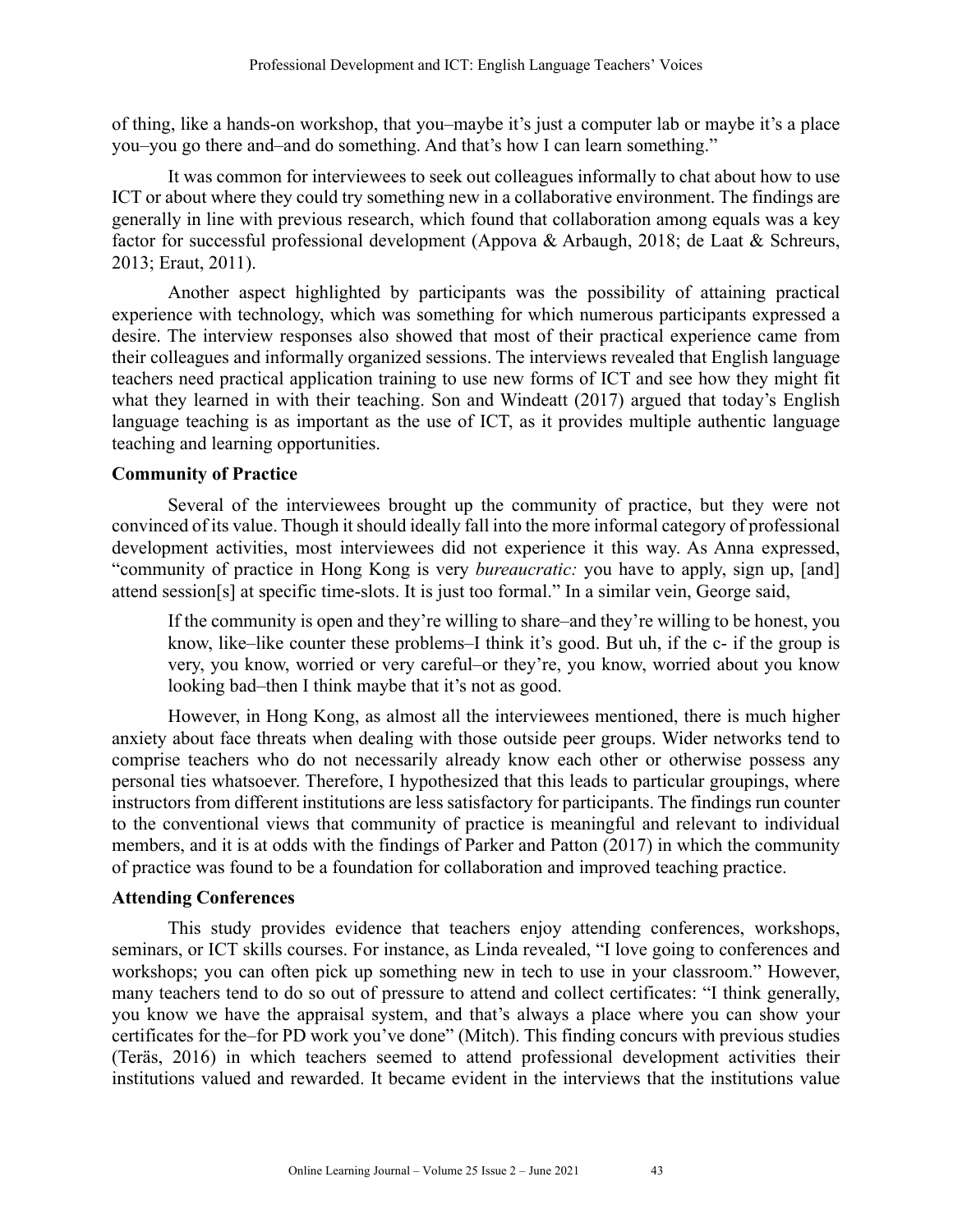traditional types of professional development activities in ICT skills, they consider them useful, and they expect teachers to attend.

Several teachers stated that they enjoy attending conferences, but often they do not consider them useful for enhancing their teaching. Neil explained: "I enjoy going to conferences, but actually, I rarely get anything out of it that I can incorporate in my own classrooms. They are really good to catch up with friends." Thus, the outcome from an institutional point of view, clearly articulated by the teachers, was their mere presence, rather than any sort of transformational change due to their attendance and/or presentation at the conference. The essence of continuing professional development is to include practical and realistic opportunities to use in the language classroom (Eaton et al., 2018).

## **Action Research**

Conducting action research into ICT skills was a rarely used professional development mode. Several interviewees mentioned action research as something that would benefit both the students and the instructors, but they saw it equally as something that falls almost entirely on the teachers' shoulders to plan, implement, and reflect on. One participant, Harry, highlighted the time demands of action research and how this was necessarily incompatible with his schedule.

I mean, action research for instance, um, you know, usually, you know, when- when- when you identify a problem in class, you know, and you decided, you know, and you decided to do something about it, then it is often too late before the semester is over.

Despite the high potential for reflective practice action research affords, many see it as over and above what instructors are already responsible for in their normal day-to-day teaching. Thus, teachers do not consider it a useful continuing professional development mode for enhancing their teaching.

# **Reading Professional Literature**

It emerged that teachers read professional literature frequently. This finding is not surprising, as teachers by nature are interested in education, and many respondents expressed a genuine desire to read and understand the current best-practice trends in the field. According to Evelyn, "I think reading is something that we don't often talk about, but that is the foundation of professional development, which can be done anywhere, anytime together with other people, in special interest groups, or in even talking alone." Harry also mentioned that he gains inspiration from reading, but he came at it from a different angle:

Hmm. Um, I don't quite read a lot of journals, unless, for example, uh, they're like LinkedIn. That there's an article platform, then I feel that–that I'm interested in that, but only they're not quite academic, uh, articles. They're like, um, uh- uh- uh, some like magazine type of article, but they are more practical, yes, so I read.

Interestingly, there is a tacit acknowledgment that many see this as a less institutionally valued form of professional development. Interviewees brought up the importance of collecting evidence to demonstrate their curricular practical training activities over the academic year. Although they found reading essential, it was something they could not quantify to the administration. Teachers appeared to see PD only from the perspective of what they could present to the administration. It also stands in contrast to other studies, which show that professional development activities should focus on the knowledge, beliefs, and praxis of teachers, and this is broadly in line with the findings of Opfer and Pedder (2011), echoed by Patton et al. (2015). These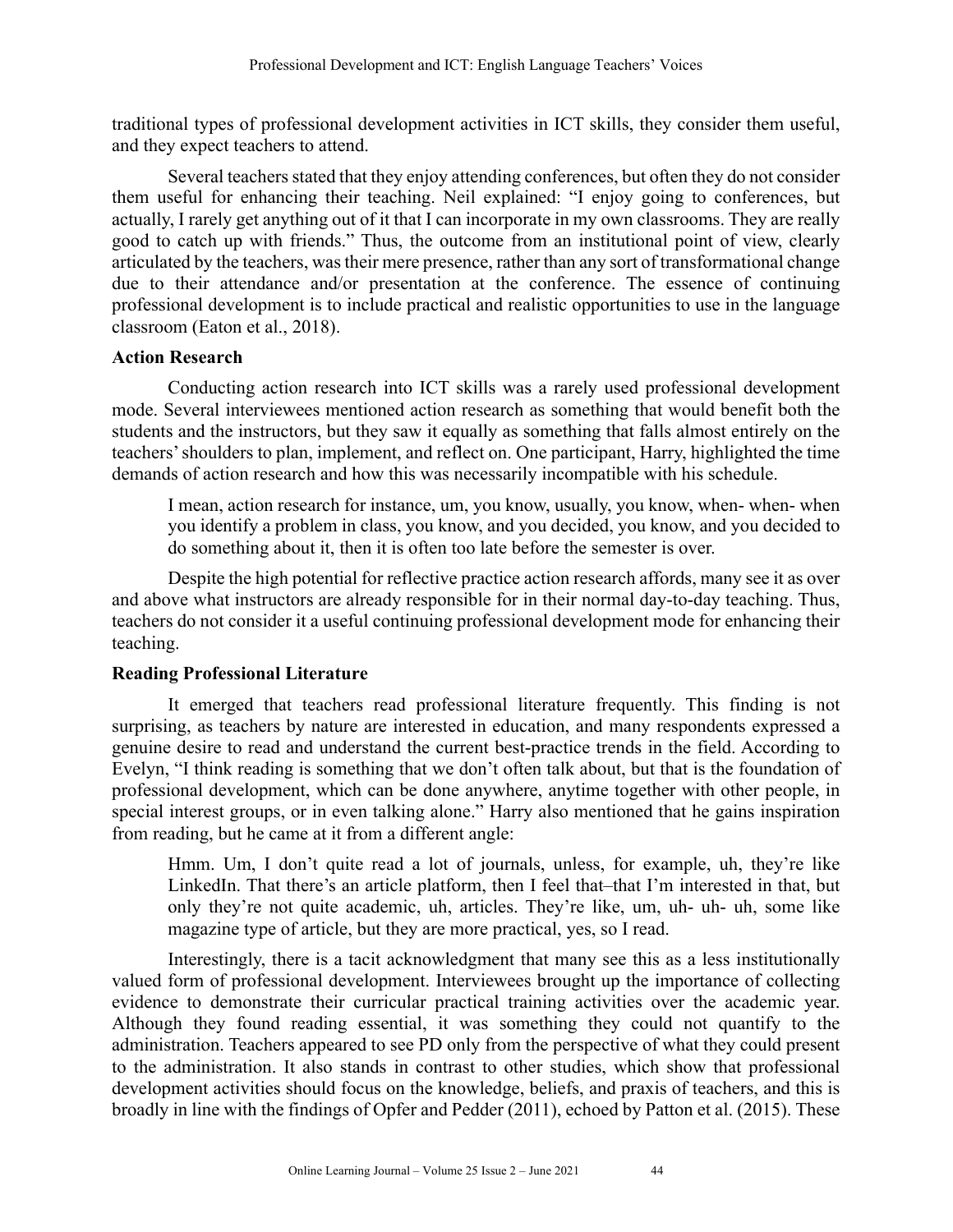studies found that the teachers and the school need to engage in meaningful discussion, and professional development needs to interact with all stakeholders to help teachers improve their existing practice.

#### **Conclusion and Implications**

This study has found that teachers favored more informal types of continuing professional development, such as sharing good teaching practice in the use/adoption of ICT with colleagues for enhancing their existing teaching practice. Teachers are interested in developing as professionals, especially as competencies in ICT skills and tools are becoming increasingly important in the language classroom (Hubbard, 2018; Son, 2014). Language teachers can no longer avoid integrating technology in their classrooms, as tertiary institutions are increasingly adopting blended and hybrid forms of learning. These changes place many pedagogical demands on teachers who need practical application and technical skills to see how technology may fit their teaching. Communication is at the heart of language teaching, and as this study has shown, teachers would like to use technology and attend a variety of PD modes to improve their teaching practice.

In terms of professional development modes, informal collaboration remains a driving force behind much of the professional development in which teachers productively engage and which they find useful in enhancing their teaching and learning practice. In these settings, teachers appear more comfortable with sharing and learning among equals. One such setting is informal mentoring, where the mentee and mentor can support and encourage each other while transforming their teaching practice in a mutually supportive network (Kohnke, 2020). This setting is a fruitful avenue to explore, as it appears to help teachers gain better insights into how to incorporate pedagogy around English language teaching and technology in education, which could help inform teachers' practice.

However, the study also revealed a misalignment between what teachers considered effective continuing professional development and what universities valued and rewarded, and thus, teachers felt forced to divert some of their energy to less useful continuing professional development modes. It is necessary to consider more carefully how institutional expectations of continuing professional development are shaping higher education. In particular, more attention might go towards viewpoints, and directions from actual teachers and what they consider are their needs for the shifting landscape of increased interactivity and mobility that ICT brings to language classrooms (Kessler & Hubbard, 2018; Liao et al., 2017).

In summary, this study makes an important contribution to professional development as it highlights the disconnect between administrators awarding development credits and teachers who must earn them. Effective professional development cannot be optimized without communication between the teacher and institutions. Administrators need to allow teachers to become more actively involved in deciding their pedagogic goals and how best to achieve them through the effective use of ICT so that the transfer of skills and knowledge around pedagogy, English language teaching, and technology in education improves.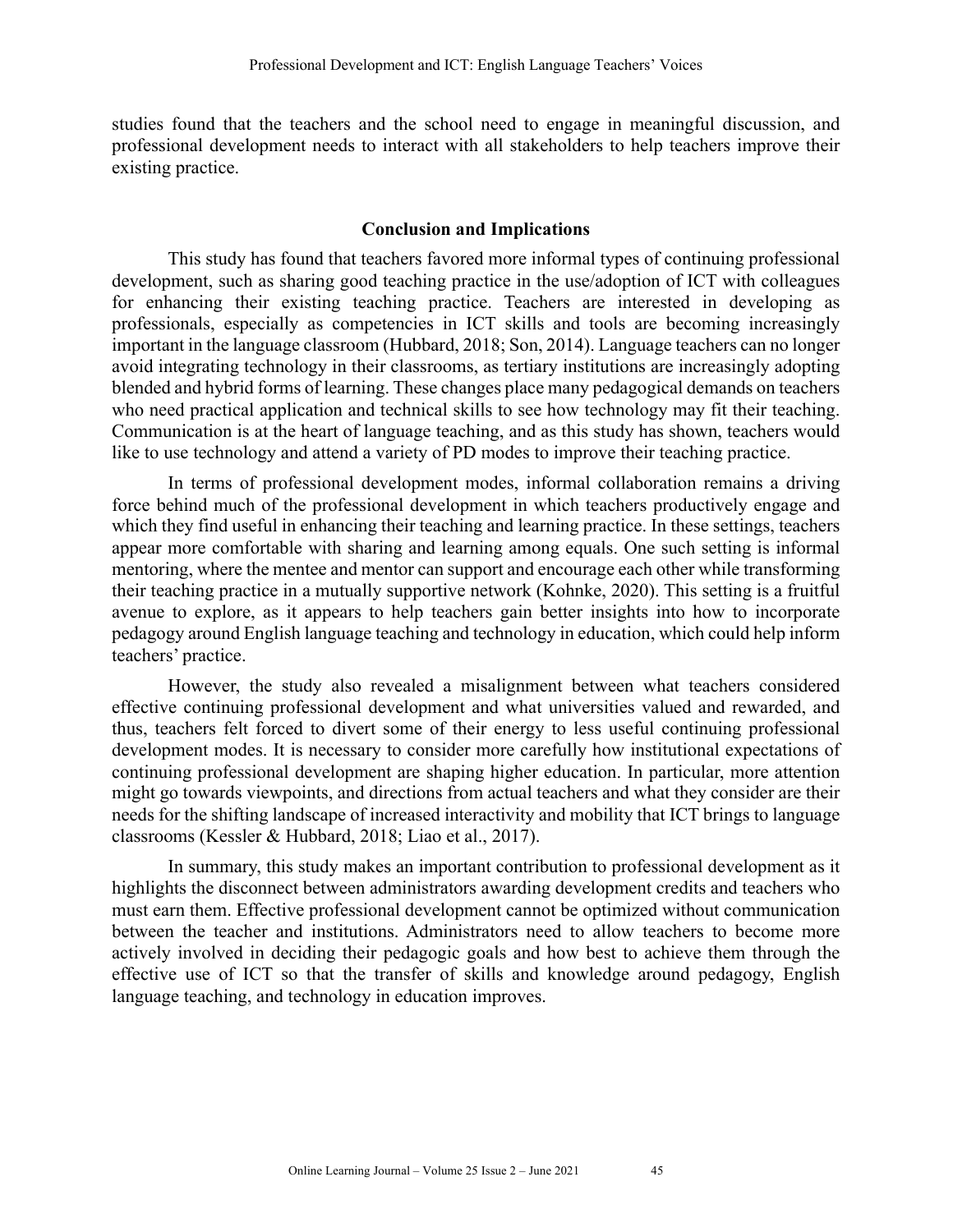#### **References**

- Abbot, M. L., Lee, K. K., & Rossiter, M.J. (2018). Evaluating the effectiveness and functionality of professional learning communities in adult ESL programs. *TESL Canada Journal, 35*(2), 1–25.
- Albion, P. R., Tondeur, J., Forkosh-Baruch, A., & Peeraer, J. (2015). Teachers' professional development for ICT integration: Towards a reciprocal relationship between research and practice. *Education and Information Technologies, 20*(4), 655–673.
- Appova, A., & Arbaugh, F. (2018). Teachers' motivation to learn: Implications for supporting professional growth. *Professional Development in Education, 44*(1), 5–21.
- Bishop, E. C. & Shephard, M. L. (2011). Ethical reflections: Examining reflexivity through the narrative paradigm. *Qualitative Health Research, 21*(9), 1283–1294.
- Bloomberg, L. & Volpe, M. (2008). *Completing your qualitative dissertation: A road map from beginning to end*. Sage.
- Borko, H. (2004). Professional development and teacher learning: Mapping the terrain. *Educational Researcher, 33*(8), 3–15.
- Bowe, J., & Gore, J. (2016). Reassembling teacher professional development: The case for quality teaching rounds. *Teacher and Teaching: Theory and Practice, 23*, 352–366.
- Braun, V., & Clarke, V. (2006). Using thematic analysis in psychology. *Qualitative Research in Psychology, 3*(2), 77–101.
- Cabanatan, P. (2003, June 18–20). *Integrating pedagogy and technology: The SEAMEO INNOTECH experience*. Experts Meeting on Teachers'/Facilitators' Training in Technology-Pedagogy Integration, Bangkok, Thailand.
- Canagarajah, S. (2015). *Translingual practice: Global Englishes and cosmopolitan relations*. Routledge.
- Cardenas-Claros, M., & Oyanedel, M. (2015). Teachers' implicit theories and use of ICTs in the language classroom. *Technology, Pedagogy and Education, 25*(2), 207–225.
- Carter, S. M., & Little, M. (2007). Justifying knowledge, justifying method, taking action: Epistemologies, methodologies, and methods in qualitative research. *Qualitative Health Research, 17*, 1316–1328.
- Chapelle, C. A. (2012). Computer assisted language teaching and testing. In M. Long & C. Doughty (Eds.), *Handbook of second and foreign language teaching*. Blackwell.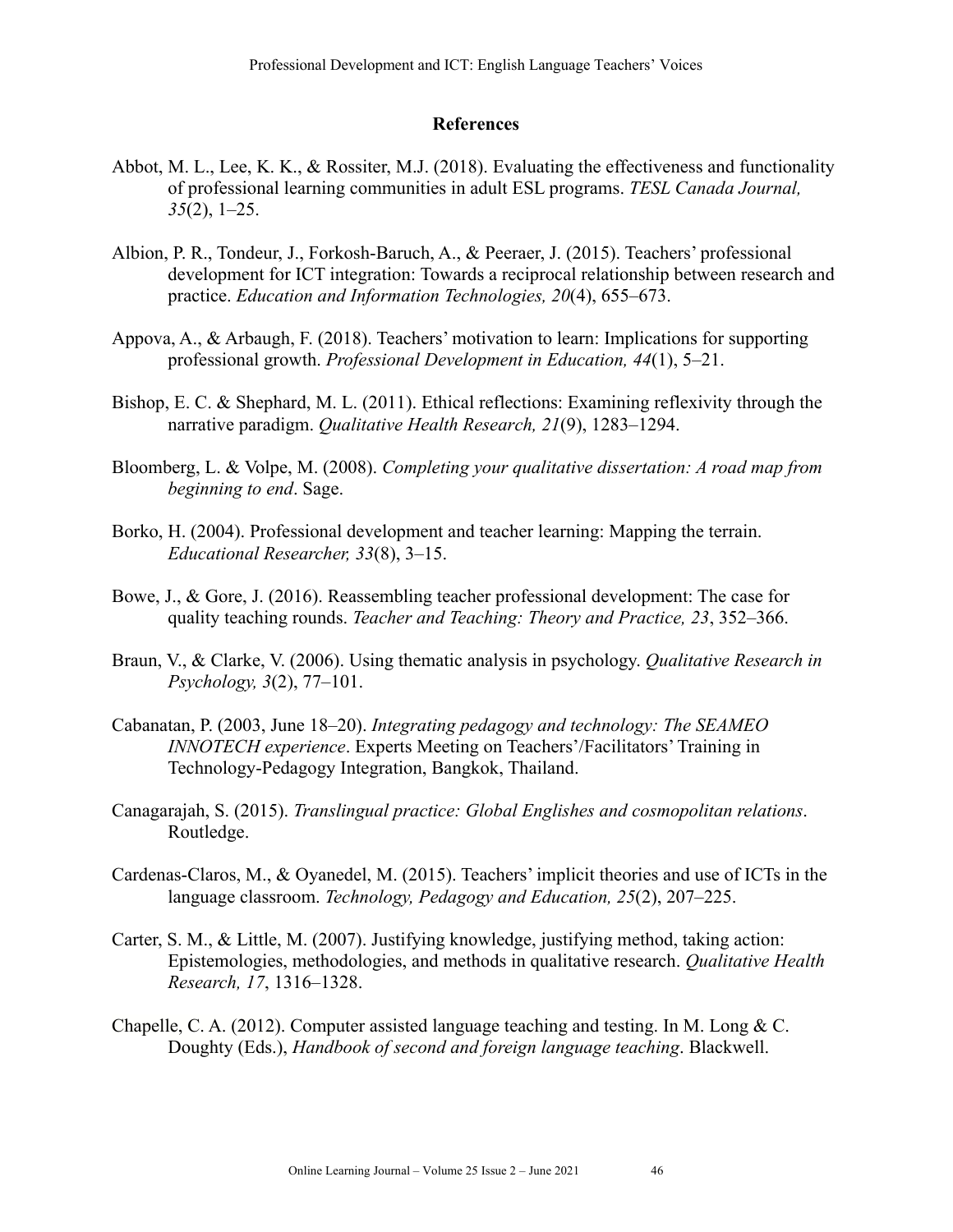- Chiu, T. K. F., & Churchill, D. (2016). Adoption of mobile devices in teaching: Changes in teacher beliefs, attitudes and anxiety. *Interactive Learning Environments, 24*(2), 317–327.
- Coldwell, M. (2017). Exploring the influence of professional development on teacher careers: A path model approach. *Teaching and Teacher Education, 61*, 189–198.
- Crandall, J., & Christison, M. A. (2016). *Teacher education and professional development in TESOL: Global perspectives*. Routledge.
- Creswell, J. W. (2009). *Research design: Qualitative, quantitative, and mixed methods approaches* (3rd ed.). Sage.
- Crotty, M. (1998). *The foundations of social research: Meaning and perspective in the research process*. Sage.
- Cubeles, A., & Riu, D. (2018). The effective integration of ICTs in universities: The role of knowledge and academic experience of professors. *Technology, Pedagogy and Education, 27*, 339–349.
- Curwood, J. S. (2014). English teachers' cultural models about technology. *Journal of Literacy Research, 46*(1), 9–38.
- Darling-Hammond, L., Hyler, M. E., & Gardner, M. (2017). *Effective teacher professional development*. Learning Policy Institute.
- De Laat, M., & Schreurs, B. (2013). Visualizing informal professional development networks: Building a case for learning analytics in the workplace. *American Behavioral Scientist, 57*, 1421–1438.
- Desimone, L. M., & Garet, M. S. (2015). Best practices in teachers' professional development in the United States. *Psychology, Society, & Education, 7*(3), 252–263.
- Dörnyei, Z. (2015). *Research methods in applied linguistics*. Oxford University Press.
- Eaton, S. E., Wagner, S., Hirashiki, J., & Ciancio, J. (2018). *Understanding and exploring signature pedagogies for TESOL teacher education.* University of Calgary Press.
- Eickelmann, B., & Vennemann, M. (2017). Teachers' attitudes and beliefs regarding ICT in teaching and learning in European countries. *European Research Journal, 16*, 733–761.
- Eraut, M. (2011). Informal learning in the workplace: Evidence on the real value of work‐based learning (WBL). *Development and Learning in Organizations: An International Journal, 25*(5), 8–12.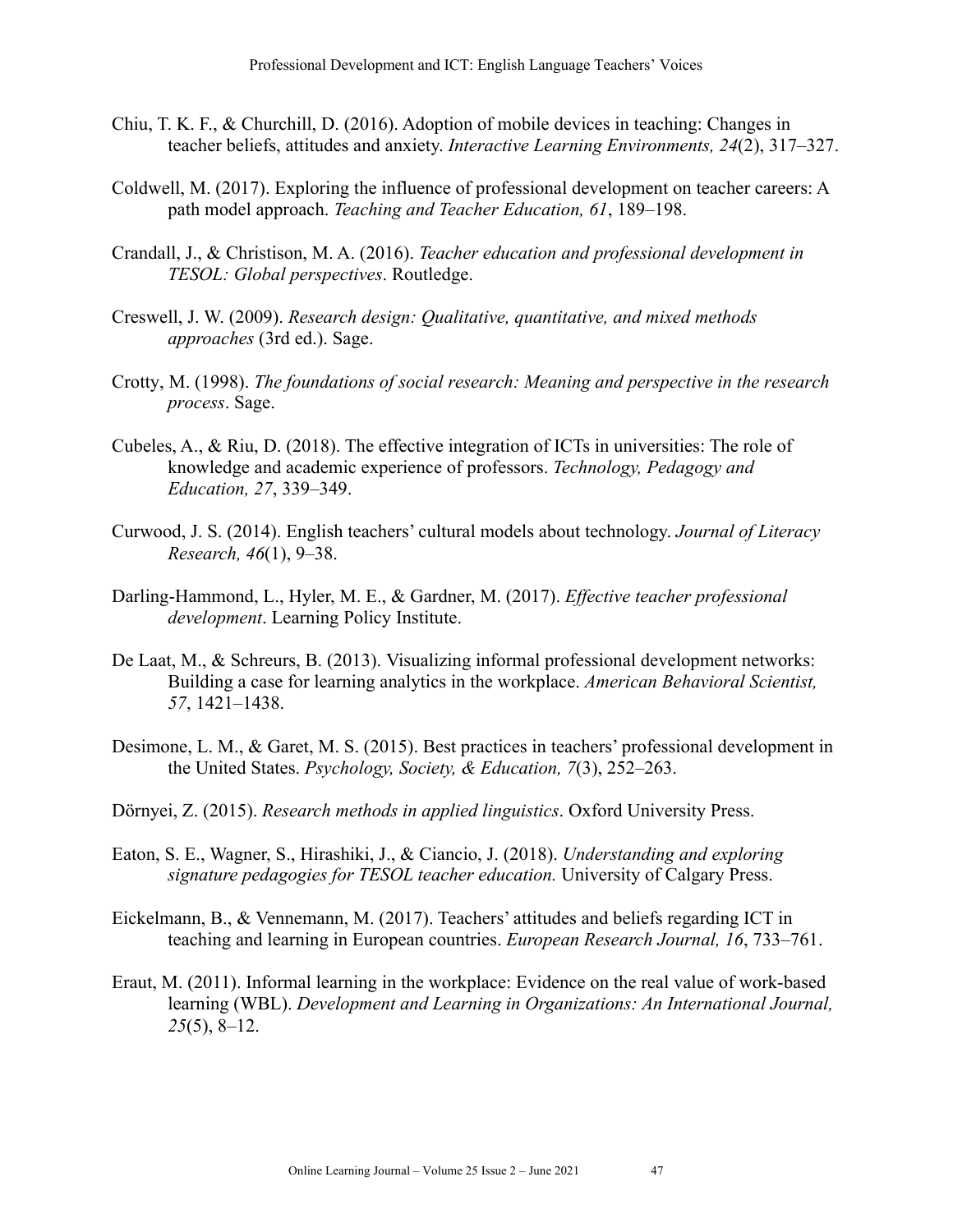- Ertmer, P. A., & Ottenbreit-Leftwich, A. (2013). Removing obstacles to the pedagogical change required by Jonassen's vision of authentic technology-enabled learning. *Computers & Education, 64*, 175–182.
- Ertmer, P. A., Ottenbreit-Leftwich, A., & Tondeur, J. (2015). Teacher beliefs and uses of technology to support 21st century teaching and learning. In H. R. Fives, & M. Gill (Eds.), *International handbook of research on teacher beliefs* (pp. 403–418). Routledge— Taylor & Francis.
- Healey, D. (2018). Technology enhanced learning environments. In *The TESOL encyclopedia of English language teaching*. John Wiley & Sons, Inc. doi:10.1002/9781118784235.eelt0437
- Hsu, P. (2016). Examining current beliefs, practices and barriers about technology integration: A case study. *TechTrends: Linking Research & Practice to Improve Learning, 60*(1), 30–40.
- Hubbard, P. (2018). Technology and professional development. In *The TESOL encyclopedia of English language teaching*. John Wiley & Sons, Inc. doi:10.1002/9781118784235.eelt0426
- Hur, J. W., Shannon, D., & Wolf, S. (2016). An investigation of relationships between internal and external factors affecting technology integration in classrooms. *Journal of Digital Learning in Teacher Education, 32*(3), 105–114.
- Hyland, K., & Wong, L. C. (2013). *Innovation and change in English language education*. Routledge.
- Ivankova, N. V., Creswell, J. W., & Stick, S. L. (2006). Using mixed-methods sequential explanatory design: From theory to practice. *Field Methods, 18*(1), 3–20.
- Jääskelä, P., Häkkinen, P., & Rasku-Puttonen, H. (2017). Teacher belief regarding learning, pedagogy, and the use of technology in higher education. *Journal of Research on Technology in Education, 49*(3-4), 198–211.
- Kagan, D. M. (1992). Professional growth among preservice and beginning teachers. *Review of Educational Research, 62*(2), 129–169.
- Kessler, G. (2018). Technology and the future of language teaching. *Foreign Language Annals, 51*(1), 205–218.
- Kessler, G., & Hubbard, P. (2018). Language teacher education and technology. In C. A. Chapelle & S. Sauro (Eds), *Handbook of technology and second language teaching and learning* (pp. 278–292). John Wiley & Sons, Inc.
- Knobel, M., & Kalman, J. (2016). *New literacies and teacher learning: Professional development and the digital turn*. Peter Lang.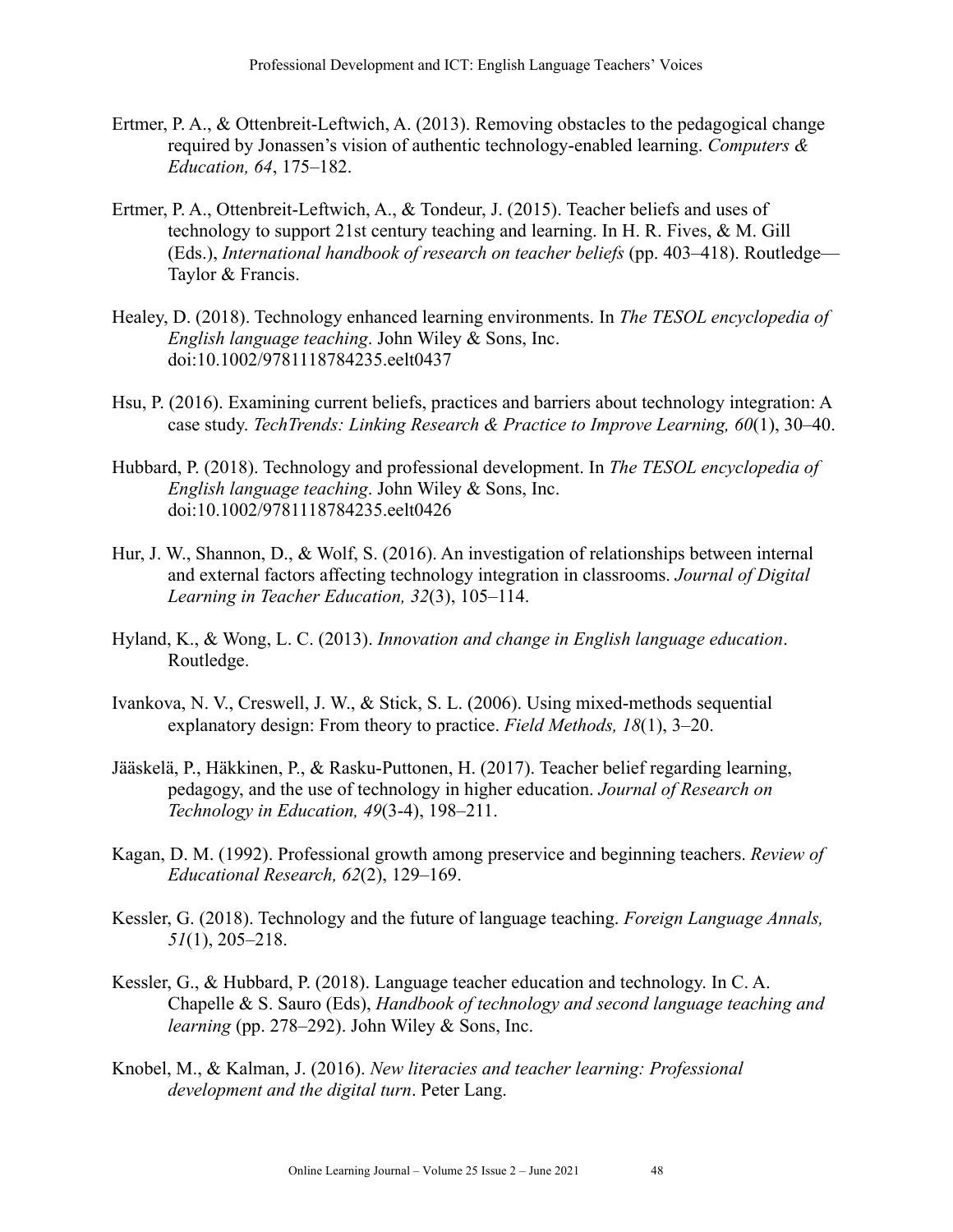- Koh, J. W. L., Chai, S. C., & Lim, W. Y. (2016). Teacher professional development for TPACK-21CL, effects on teacher ICT integration and student outcomes. *Journal of Educational Computing Research, 55*(2), 172–196.
- Kohnke, L. (2018). Professional digital competence and professional development among higher education teachers: An explorative survey*. Proceedings of the 5th International Foreign Language Learning and Teaching Conference,* 80–89.
- Kohnke, L. (2020). Mentoring in the online sphere: A case study of EAP teachers. *Teacher Development Academic Journal, 1*(1), 30–43.
- Kvale, S. (2007). *Doing interviews*. Sage.
- Lawrence, G. (2018). *The role of language teacher beliefs in an increasingly digitalized communicative world*. IGI Global.
- Ling, L. M., & Mackenzie, N. (2015). An Australian perspective on teacher professional development in supercomplex times. *Psychology, Society, and Education, 7*(3), 264–278.
- Liu, K.Y. (2012). A design framework for online teacher professional development. *Asia Pacific Education Review*, *13*(4), 701–711.
- Lowther, D., Inan, F., Strahl, J., & Ross, S. (2008). Does technology integration "work" when key barriers are removed? *Educational Media International, 45*(3), 195–213.
- Mak, B. (2010). The professional development needs of Hong Kong ESL teachers. *Asia Pacific Educational Review, 11*(3), 397–410.
- McChesney, K., & Aldridge, J. M. (2018). *A review of practitioner-led evaluation of teacher professional development: Professional development in education*. *Teacher Development, 22*(2), 22314–338. doi:10.1080/19415257.2018.1452782
- Megginson, D., & Whitaker, V. (2017). *Continuing professional development* (2nd ed.). Chartered Institute of Personnel and Development.
- Merriam, S. B. & Grenier, R.S. (2019). *Qualitative research in practice: Examples for discussion and analysis*. John Wiley & Sons.
- Opfer, V. D., & Pedder, D. (2011). Conceptualizing teacher professional learning. *Review of Educational Research, 81*, 376–407.
- Parker, M., & Patton, K. (2017). What research tells us about effective continuing professional development for physical education teachers. In C. D. Ennis (Ed.), *Routledge handbook of physical education pedagogies* (pp. 447–460). Taylor & Francis.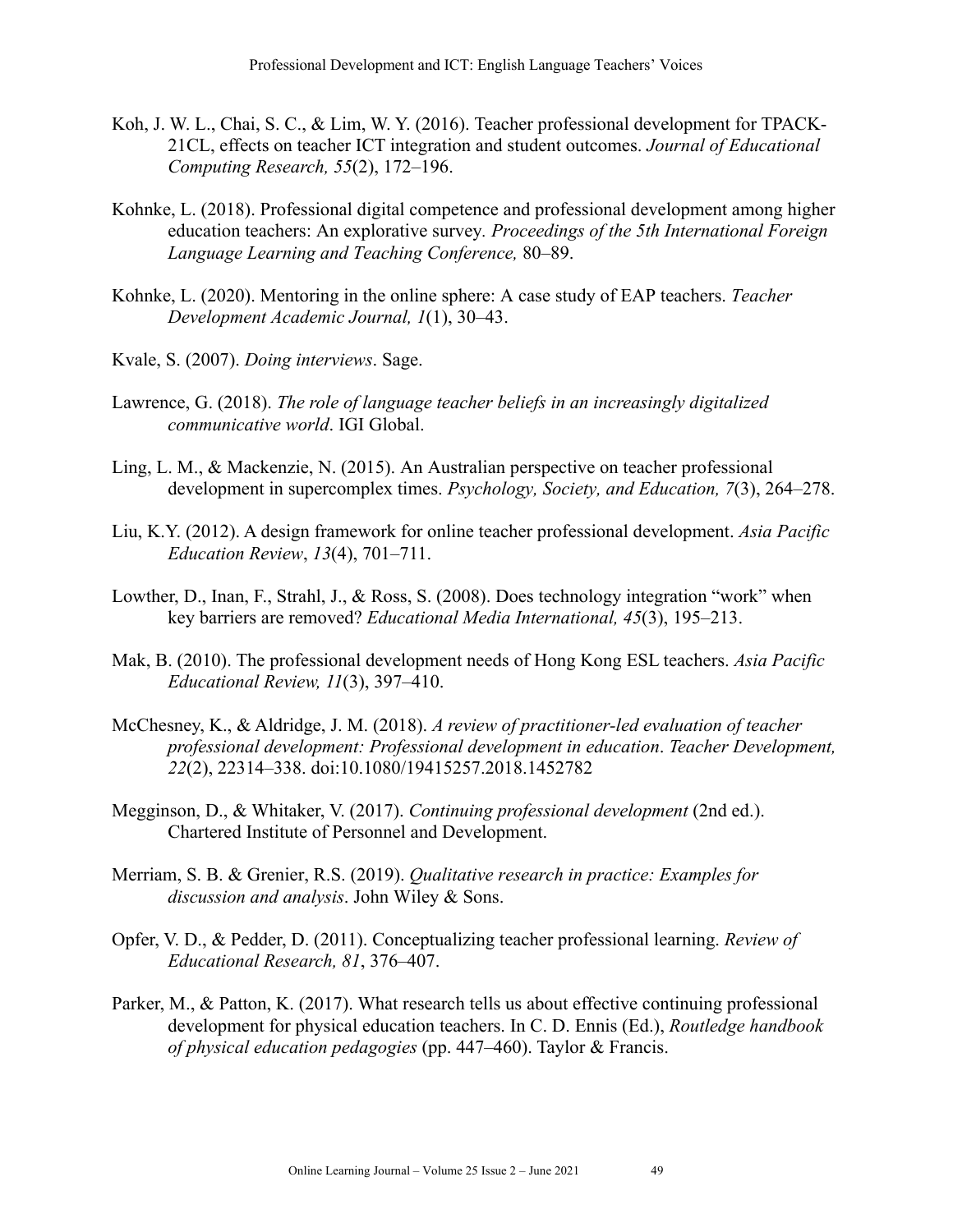- Patton, K., Parker, M., & Tannehill, D. (2015). Helping teachers help themselves: Professional development that makes a difference. *NASSP Bulletin, 99*(1), 26–42.
- Prestridge, S. (2014). Reflective blogging as part of ICT professional development to support pedagogical change. *Australian Journal of Teacher Education, 39*(2), 70–86.
- Prestridge, S., & Tondeur, J. (2015). Exploring elements that support teachers' engagement in online professional development. *Education Science, 5*(3), 119–219.
- Rijst, R., Baggen, Y., & Sjoer, E. (2018). University teachers' learning path during technological innovation in education. *International Journal for Academic Development.*  https://doi.org/10.1080/1360144X.2018.1500916
- Rossman, G. B., & Wilson, B. L. (1985). Numbers and words: Combing quantitative and qualitative methods in a single large-scale evaluation study. *Evaluation Review, 9*, 627– 643.
- Sang, G., Valcke, M., Braak, J., & Tondeur, J. (2010). Student teachers' thinking processes and ICT integration: Predictors of prospective teaching behaviors with educational technology. *Computer and Education, 54*(1), 103–112.
- Shifflet, R., & Weilbacher, G. (2015). Teacher beliefs and their influence on technology use: A case study. *Contemporary Issues in Technology and Teacher Education (CITE Journal), 15*, 368–394.
- Son, J. B. (2014). Moving beyond basics: From CALL coursework to classroom practice and professional development. In *Computer-assisted language learning: Learners, teachers, and tools* (pp. 122–149). Cambridge Scholars Publishing.
- Son, J. B. (2018). *Teacher development in technology-enhanced language teaching*. Palgrave Macmillan.
- Son, J. B., & Windeatt, S. (2017). *Language teacher education and technology*. Bloomsbury Academic.
- Starkey, L. (2020). A review of research exploring teacher preparation for the digital age. *Cambridge Journal of Education, 50*(1), 37–56.
- Stockwell, G. (2012). *Computer-assisted language learning: Diversity in research and practice*. Cambridge University Press.
- Stockwell, G. (2018). *Mobile assisted language learning: Concepts, contexts & challenges.* Cambridge University Press.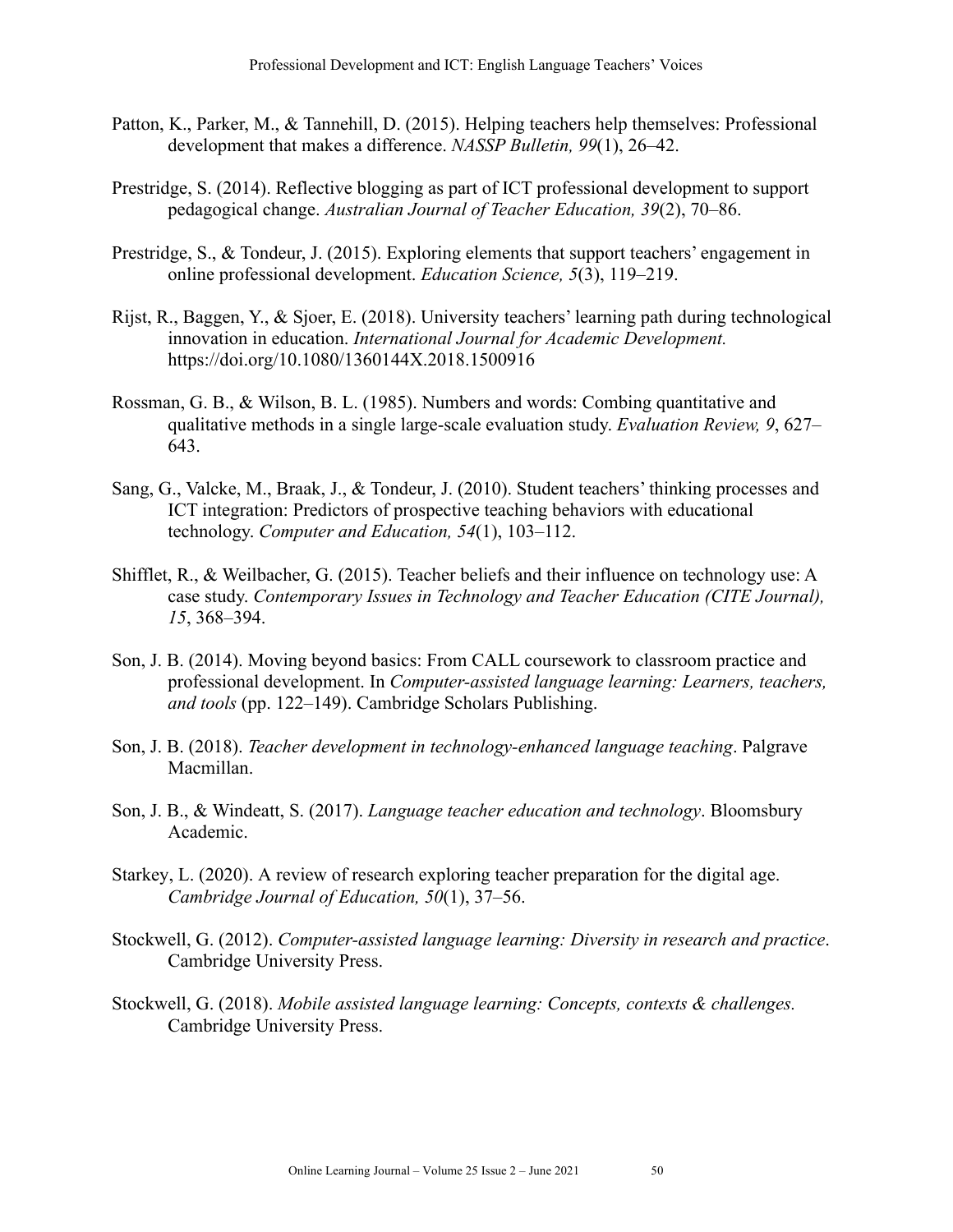- Sullivan, R., Neu, V., & Yang, F. (2018). Faculty development to promote effective instructional technology integration: A qualitative examination of reflections in an online community. *Online Learning, 22*(4), 341–359. doi:10.24059/olj.v22i4.1373
- Tallvid, M. (2016). Understanding teachers' reluctance to the pedagogical use of ICT in 1:1 classrooms. *Education and Information Technologies, 21*, 503–519.
- Tashakkori, A., & Teddlie, C. (1998). *Mixed methodology: Combining qualitative and quantitative approaches* (vol. 46). Sage.
- Teräs, H, (2016). Collaborative online professional development for teachers in higher education. *Professional Development in Education, 42*(2), 258–275.
- Tondeur, J., Aesaert, K., Pynoo, B., Braak, J. Frayman, N., & Erstad, O. (2015). Developing a validated instrument to measure preservice teachers' ICT competencies: Meeting the demands of the 21st century. *British Journal of Educational Technology, 48*(2), 462–472.
- Tondeur, J., Fokosh-Baruch, A., Prestridge, S., Albion, P., & Edirisinghe, S. (2016). Responding to challenges in teacher professional development for ICT integration in education. *Journal of Educational Technology & Society, 19*(3), 110–120.
- Tondeur, J., van Braak, J., Ertmer, P. A., & Ottenbreit-Leftwich, A. (2017). Understanding the relationship between teachers' pedagogical beliefs and technology use in education: A systematic review of qualitative evidence. *Educational Technology Research and Development, 65*, 555–575.
- Vongkulluksn, V., Xie, K., & Bowman, M. (2018). The role of value on teachers' internalization of external barriers and externalization of personal beliefs for classroom technology integration. *Computers & Education, 118*(2), 70–81.
- Wang, X., Jacbo, J.W., Blakesley, C.C., Xiang, W., Ye, H., Xu, S., & Lu. F. (2020). Optimal professional development ICT training indicatives at flagship universities. *Education and Information Technologies, 25*, 4397–4416.
- Wasserman, E., & Migdal, R. (2019). Professional development: Teachers' attitudes in online and traditional training course. *Online Learning, 23*(1), 132–143. doi:10.24059/olj.v23i1.1299
- Wilson, N., & McLean, S. (1994). *Questionnaire design: A practical introduction*.: University of Ulster Press.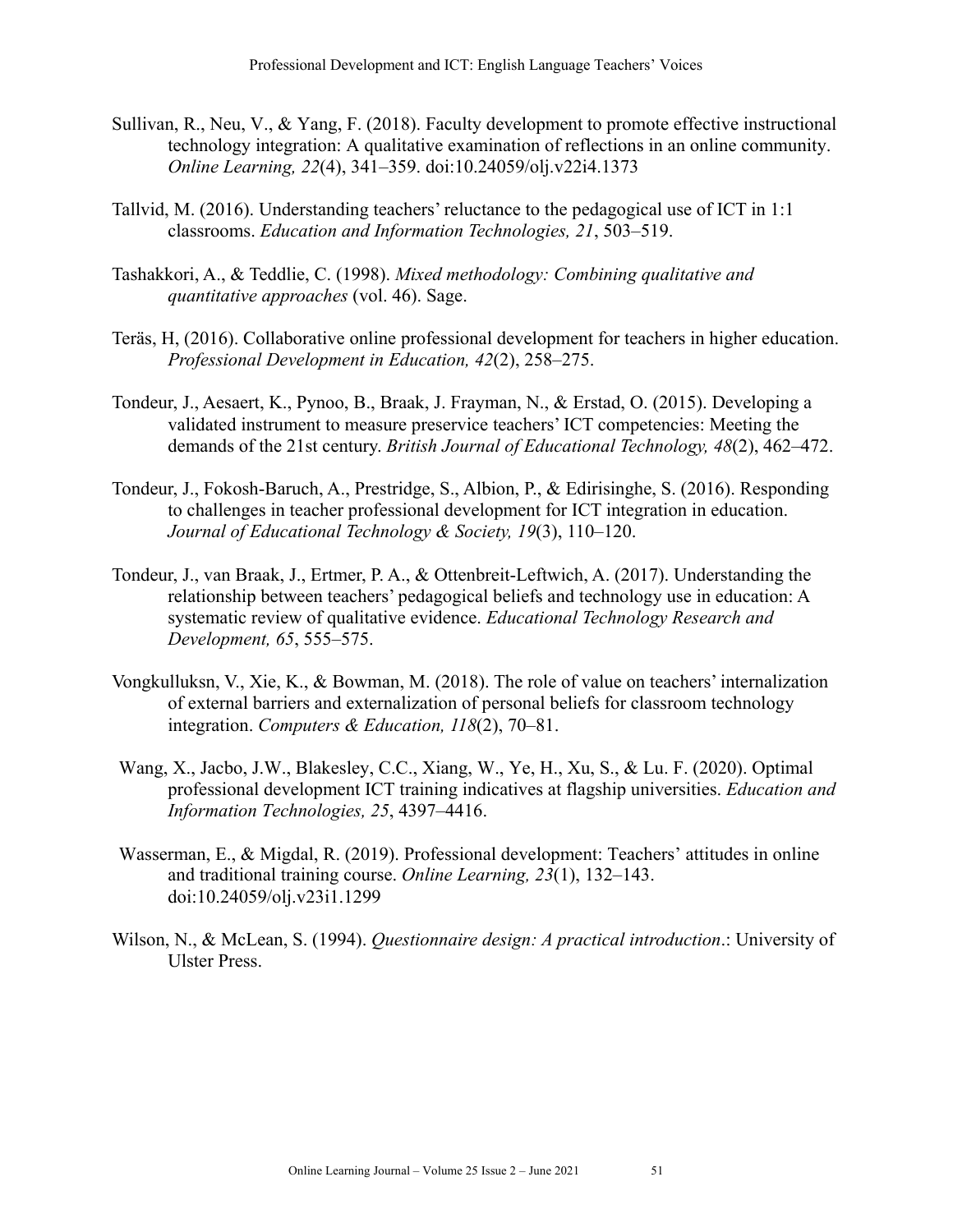# **Appendix A Survey and Interview Questions**

#### **Survey Questionnaire**

- 1. What is your gender?
	- Male
	- Female
- 2. What is your age?
	- $21-25$
	- $26-30$
	- $31-35$
	- $36-40$
	- $41-45$
	- $46-50$
	- $51-55$
	- 56–60
	- $61+$
- 3. What is your current workplace?
	- The Hong Kong Polytechnic University
	- The Education University of Hong Kong
	- The Chinese University of Hong Kong
	- The University of Hong Kong
	- Hong Kong University of Science and Technology
	- The City University of Hong Kong
	- The Baptist University of Hong Kong
- 4. What is your current position at the University?
	- Instructor
	- Senior Instructor
	- Teaching Fellow
	- Lecturer
	- Senior Teaching Fellow
	- Senior Lecturer
	- Associate Professor
	- Assistant Professor
	- Professor
	- Other (please specify)
- 5. What is your total number of years teaching experience?
	- $\bullet$  1–5 years
	- $\bullet$  6–10 years
	- $\bullet$  11–15 years
	- $\bullet$  16–20 years
	- $\bullet$  21–25 years
	- $\bullet$  25+ years
- 6. How often have you engaged in the following professional development activities during your professional career?

|                 | More than 3  | $2-3$ times a | Once every | Once every 2- | Never |
|-----------------|--------------|---------------|------------|---------------|-------|
|                 | times a year | vear          | vear       | 3 years       |       |
| Conducting      |              |               |            |               |       |
| action research |              |               |            |               |       |
| into ICT skills |              |               |            |               |       |
| Attending       |              |               |            |               |       |
| conferences,    |              |               |            |               |       |